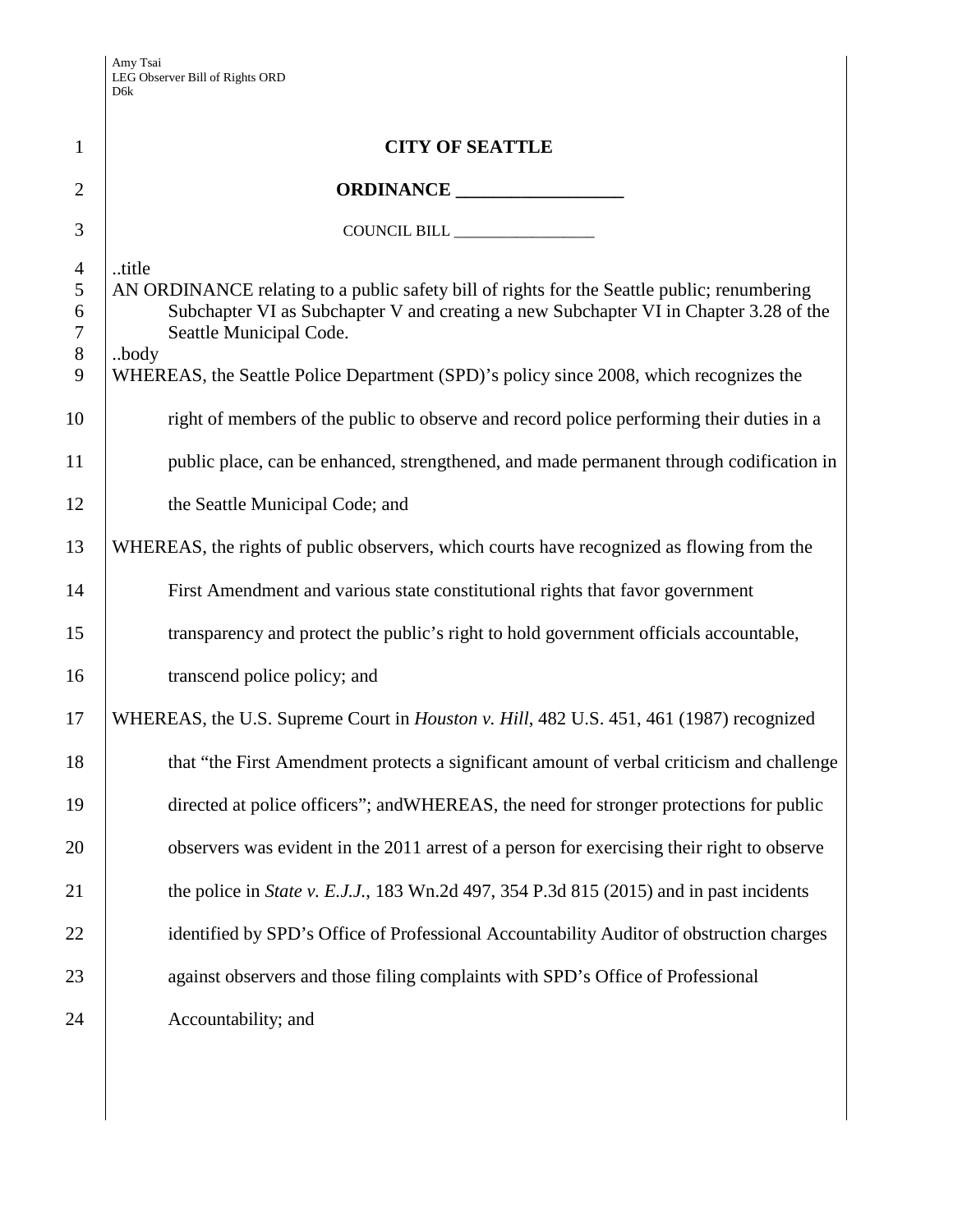| $\mathbf{1}$   | WHEREAS, at times officer in-car video or body cams have not been turned on, have                      |  |
|----------------|--------------------------------------------------------------------------------------------------------|--|
| $\overline{2}$ | malfunctioned, or provided an incomplete record of what happened, making videos                        |  |
| 3              | collected by the public of great value; and                                                            |  |
| $\overline{4}$ | WHEREAS, the need for and value of public video and audio recording by the public is keenly            |  |
| 5              | evident from the recent recordings of the deaths of Philando Castile in Minnesota, Alton               |  |
| 6              | Sterling in Baton Rouge, Louisiana, and law enforcement officers in Dallas and Baton                   |  |
| 7              | Rouge;                                                                                                 |  |
| 8              | WHEREAS, other states such as California, Colorado, and Oregon have passed legislation                 |  |
| 9              | protecting the right of members of the public to observe and record police activity; NOW,              |  |
| 10             | THEREFORE,                                                                                             |  |
| 11             | BE IT ORDAINED BY THE CITY OF SEATTLE AS FOLLOWS:                                                      |  |
| 12             | Section 1. Subchapter VI of Chapter 3.28 of the Seattle Municipal Code is renumbered                   |  |
| 13             | Subchapter V as follows:                                                                               |  |
| 14             | Subchapter $((\forall$ I $))$ V Reserve Police Officers                                                |  |
| 15             | Section 2. A new Subchapter VI is added to Chapter 3.28 of the Seattle Municipal Code                  |  |
| 16             | as follows:                                                                                            |  |
| 17             | <b>Subchapter VI Public Observers' Bill of Rights</b>                                                  |  |
| 18             | 3.28.600 Purpose                                                                                       |  |
| 19             | This Subchapter VI codifies the right of members of the public to hold police accountable              |  |
| 20             | through observation and express themselves without fear of retaliation, within the bounds              |  |
| 21             | permitted by law. Officers should assume that a member of the general public is observing, and         |  |
| 22             | possibly recording, their activities at all times, and respect the public's constitutional right to do |  |
| 23             | SO.                                                                                                    |  |
|                |                                                                                                        |  |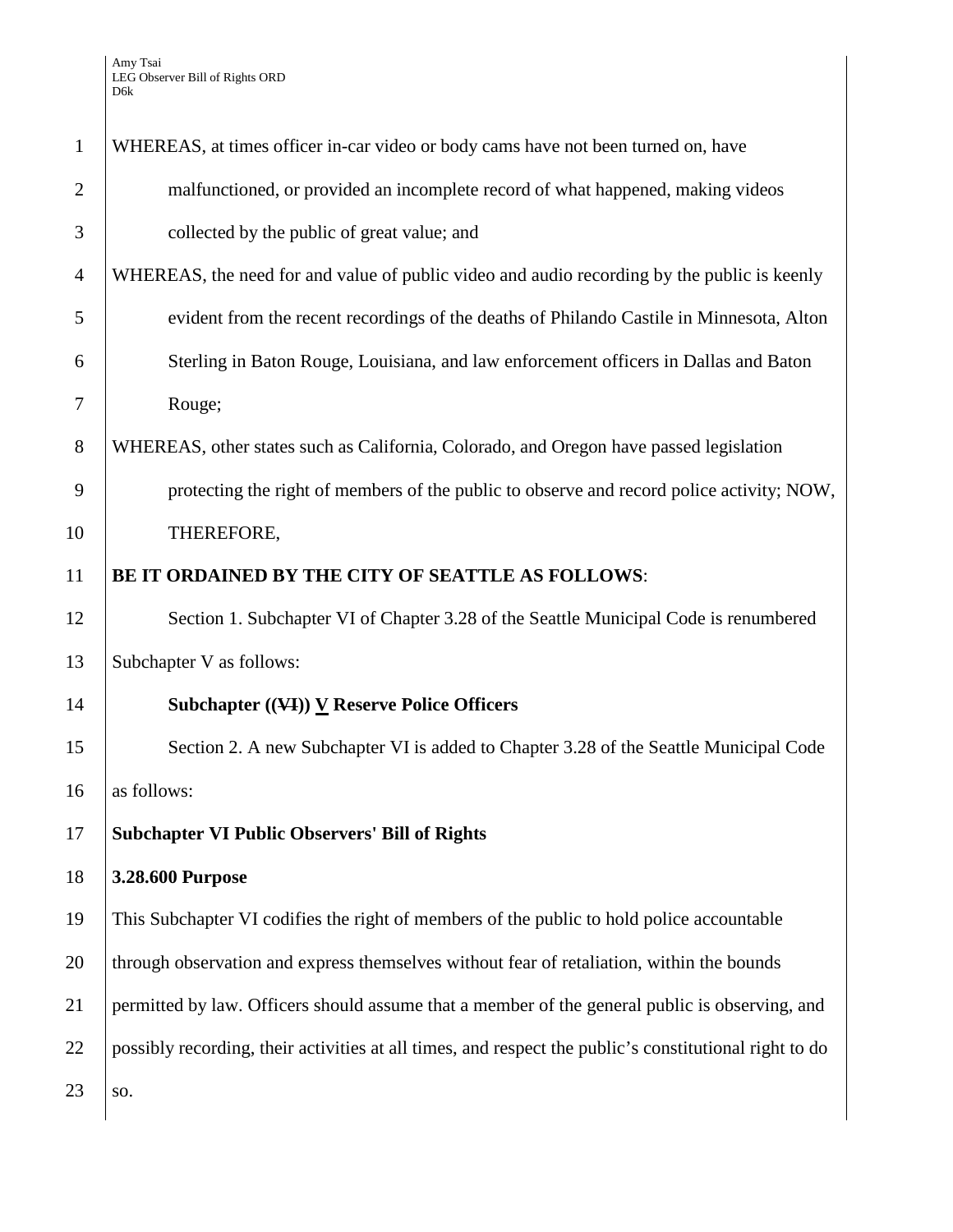Amy Tsai LEG Observer Bill of Rights ORD D6k

## **3.28.610 Witnessing stops, detentions, arrests, and other police actions**

2 A person not involved in an incident may remain in the vicinity of any stop, detention, arrest, or any other police activity occurring in a public place, observe or record activity, and express oneself, including making comments critical of an officer's actions, so long as the person's conduct and presence are lawful, and the person's conduct and presence do not obstruct, hinder, delay, or compromise the outcome of legitimate police actions or rescue efforts, threaten the safety of the officers or members of the public, or attempt to incite others to violence. An example of obstruction includes, but is not limited to, a member of the public entering any established marked and protected crime scene or a restricted area that is unavailable to the general public unless permitted to do so by an officer or investigator who is authorized to determine who may enter the secure scene.

### **3.28.620 Officer actions against third-party observers**

13 A. No employee of the Seattle Police Department nor an agent thereof shall prevent a person from engaging in an activity or activities described in Section 3.28.610, or detain, arrest, or use physical force against a person on the basis of the person engaging in an activity or activities described in Section 3.28.610, if the person is doing so in compliance with the 17 requirements of Section 3.28.610.

 B. No employee of the Seattle Police Department nor an agent thereof shall use physical force for the purpose of punishing or retaliating against a person lawfully engaging in an activity 20 or activities described in Section 3.28.610.

21 C. When an officer is using less-lethal tools in the presence of persons observing or 22 recording police activity, the officer shall adhere to Seattle Police Department less-lethal tool policies that seek to minimize harm to non-targeted bystanders.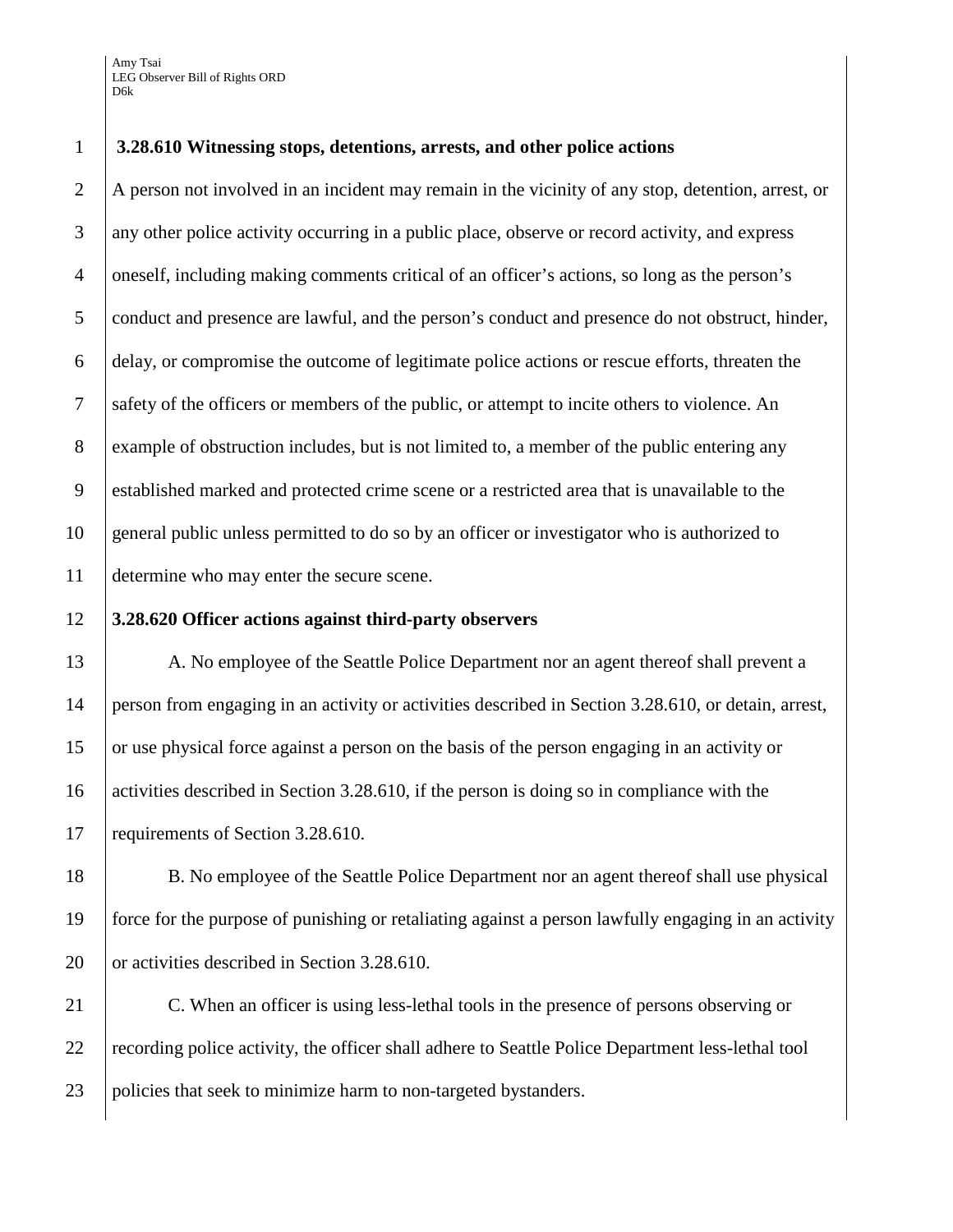## 1 **3.28.630 Public observer preservation of evidence**

2 A. When a person has made a recording in the vicinity of any stop, detention, arrest or 3 any other police activity occurring in a public place and an officer thinks that the recording may <sup>4</sup> be of value to an investigation, the officer shall contact the person to obtain the media using the 5 process identified in subsection 3.28.630.B. The officer shall not otherwise seize the recorded 6 media or compel or coerce the person into giving the officer the recording or recording device.

7 B. When recorded media is sought from a member of the public, the officer shall first 8 request voluntary surrender of the media and document the request and the person's response.

9 1. If the person surrenders the media, the officer shall give the person a case 10 number and the requesting officer's name.

11 2. If the person does not voluntarily surrender the media and if the officer does 12 not have authority to seize the media, the officer should advise the person that a court order will 13 be sought for the media and that it should not be tampered with, altered, or destroyed because it 14 | may be evidence of a crime.

# 15 **3.28.640 Civil action**

 A person may bring a civil action in a court of competent jurisdiction against the City for an alleged violation of subsection 3.28.610. The person, if successful, shall be entitled to actual damages, punitive damages of up to \$5,000, and reasonable costs and fees associated with the filing of the civil action. The burden shall be on the plaintiff to establish a prima facie case of the 20 existence of and extent of the damages by a preponderance of the evidence. If the finder of fact finds that an action brought by a person is frivolous and without merit, the court may award the 22 City its reasonable costs and attorneys' fees.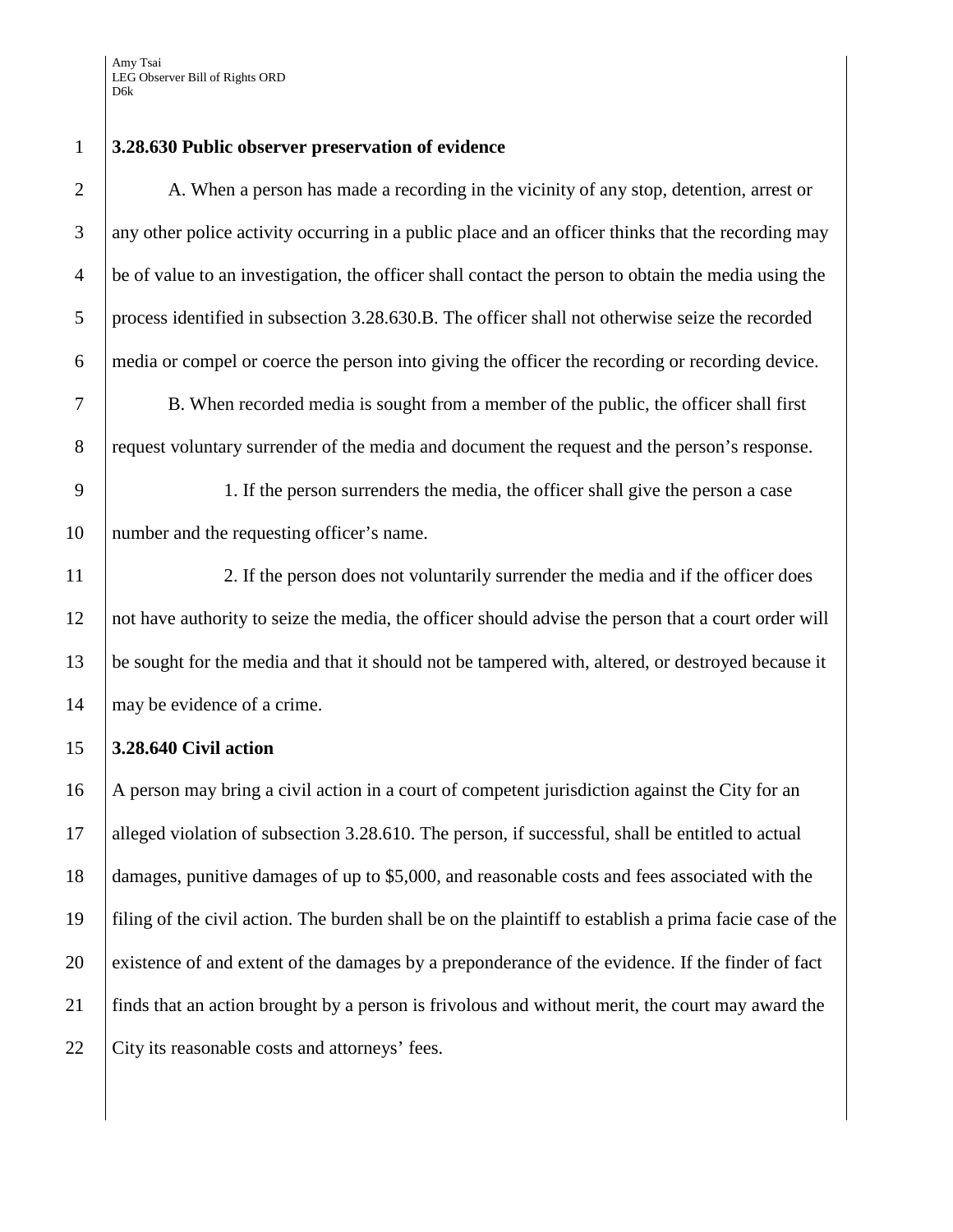1 Section 3. By no later than May 2017 or the soonest date thereafter if necessary in order to comply with the terms of the Consent Decree in *United States v. City of Seattle*, No. C12- 1282JLR (W.D. Wash. 2012), the Seattle Police Department shall have a blast ball policy that references and addresses the safety of persons engaged in activities protected by this ordinance. That blast ball policy shall be developed in a manner that complies with the requirements of the Consent Decree.

7 Section 4. The provisions of this ordinance are declared to be separate and severable. 8 The invalidity of any clause, sentence, paragraph, subdivision, section or portion of this 9 ordinance, or the invalidity of its application to any person or circumstance, does not affect the 10 validity of the remainder of this ordinance or the validity of its application to other persons or 11 circumstances.

12